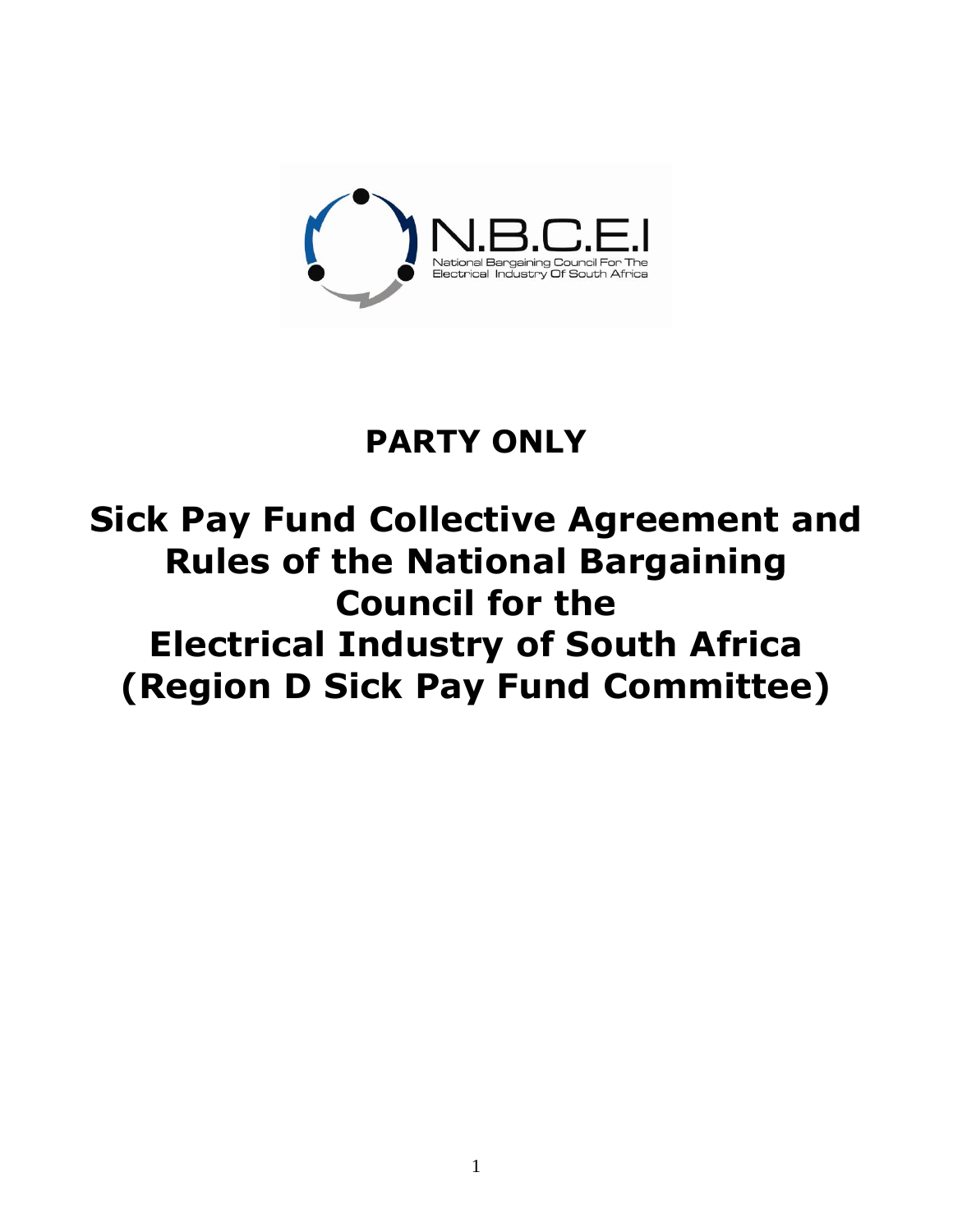### **TABLE OF CONTENTS**

## **NATIONAL BARGAINING COUNCIL FOR THE ELECTRICAL INDUSTRY OF SOUTH AFRICA - REGION D SICK PAY FUND COMMITTEE**

## **SICK PAY FUND COLLECTIVE AGREEMENT RULES**

| <b>CLAUSE</b> |                                                        | <b>PAGE</b> |
|---------------|--------------------------------------------------------|-------------|
| 1.            | <b>SCOPE OF APPLICATION</b>                            | 3           |
| 2.            | PERIOD OF OPERATION                                    | 3           |
| 3.            | <b>DEFINITIONS</b>                                     | 3           |
| 4.            | <b>CONTRIBUTIONS</b>                                   | 5           |
| 5.            | <b>BENEFITS</b>                                        | 5           |
| 6.            | GENERAL PROVISIONS RELATING TO THE PAYMENT OF CLAIMS 6 |             |
| 7.            | BENEFITS NOT ALIENABLE OR EXECUTABLE                   | 8           |
| 8.            | SICK PAY FUND CONSTITUTION                             | 8           |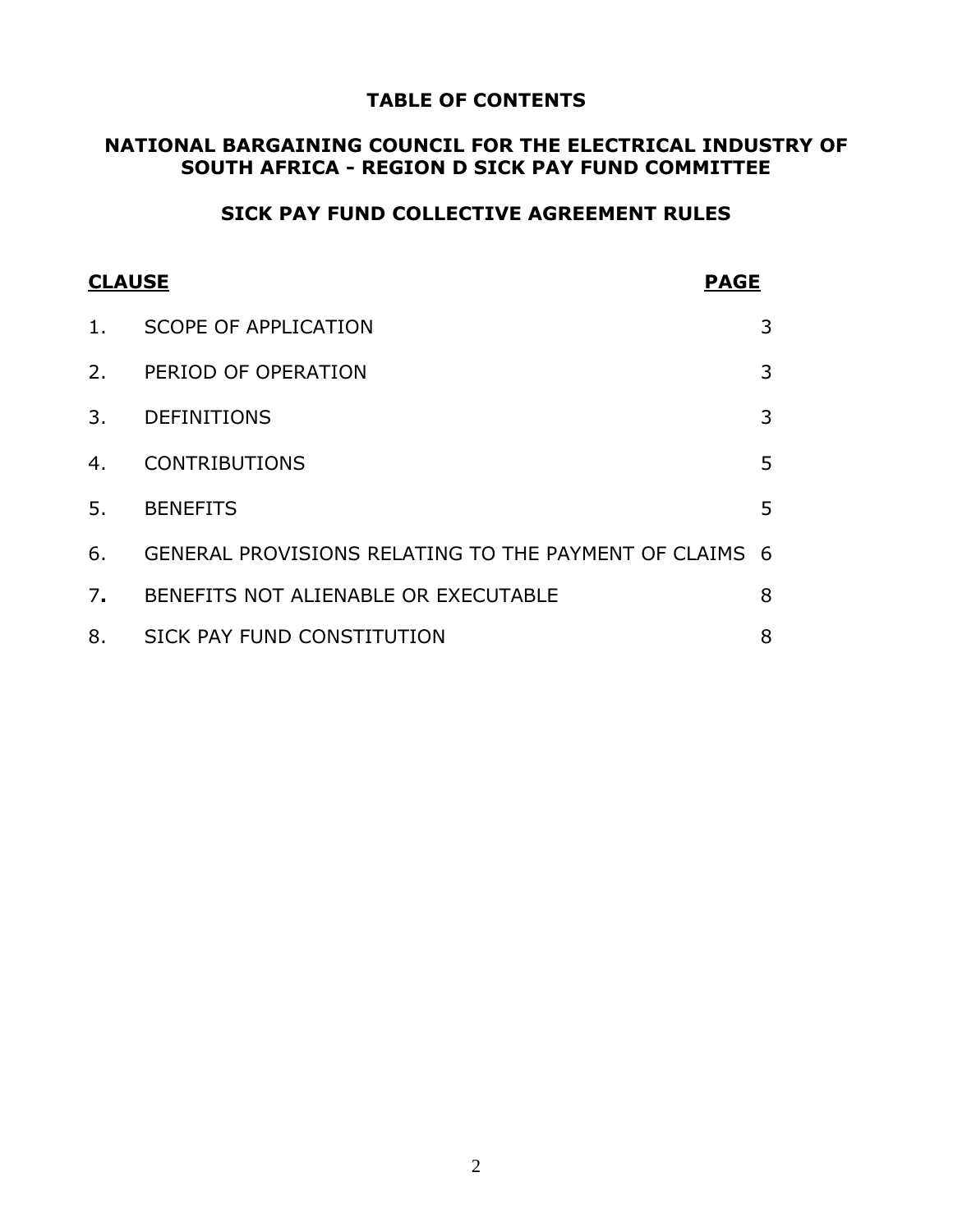#### **SICK PAY FUND COLLECTIVE AGREEMENT FOR THE ELECTRICAL INDUSTRY (REGION D REGIONAL COMMITTEE)**

In accordance with the provisions of the Labour Relations Act 66 of 1995 made and entered into by and between the;

#### **Electrical Contractors' Association (South Africa) (ECA)**

(hereinafter referred to as the "employer" or the "employers" organisation), of the one part, and the

#### **South African Equity Workers' Association (SAEWA)**

(hereinafter referred to as the "employees" or "trade unions"), of the other part, being the parties to the National Bargaining Council for the Electrical Industry of South Africa and parties to the Regional Committee

#### **1. SCOPE OF APPLICATION**

(1) The Terms of this Agreement shall be observed in the Electrical Industry in Region D -

- (a) by all employers and employees who are employed by members of the employers" organisation(s) to Council and whose wages are specified in terms of Part 11,Clause 4 of Council"s main collective agreement and
- (b).incorporating the Province of the Western Cape excluding the Magisterial Districts of Beaufort West, Calitzdorp, George, Knysna, Ladismith, Mossel Bay, Murraysburg, Oudtshoorn, Prince Albert, Riversdale and Uniondale, and includes the Magisterial Districts of Calvinia, Namaqualand and Sutherland in the Northern Cape.
- (c) Notwithstanding Clause 1 (a) and (b) above, an employer who is a member of an employers organisation that is party to Council and to the Regional Committee, may, in respect of his employees employed in the Industry whose wages are not specified in the Council"s main Collective Agreement but who otherwise comply with the provisions of the Agreement, make application to the Committee to accept contributions for those employees in accordance with the provisions of the Rules of the Sick Pay Fund.
- (d) Notwithstanding Clause 1 (a) and (b) above, an employer and his employees who are employed on a pre determined Limited Duration Contract of 13 weeks or less need not contribute to the fund nor shall the employees be eligible to receive any benefits in terms of these rules.
- (e) All employers who qualify to be exempt from the provisions of this fund must adhere to the Sick Leave requirements in terms of the Basic Conditions of Employment Act, as amended.
- (2) Clause 1 (1) (a) shall not apply to employers and employees who are not employed by members of the employers organisations.

#### **2. PERIOD OF OPERATON**

This Agreement shall come into operation on such date determined by the Sick Pay Fund Committee and the Agreement shall remain in force until for the duration of the Council"s main Collective Agreement and will automatically be continued as and when the Council"s main collective agreement is amended and or extended.

#### **3. DEFINITIONS**

Any expressions used in this Agreement which are defined in the Labour Relations Act, 1995, shall have the same meaning as in that Act, and any reference in this Agreement to an Act shall include any amendments to such Act; further, unless the context otherwise indicates -

"**Act'** means the Labour Relations Act of 1995;

"**Apprentice'** means an employee serving under a written contract of apprenticeship registered with the Electrical Contracting Industries Training Board;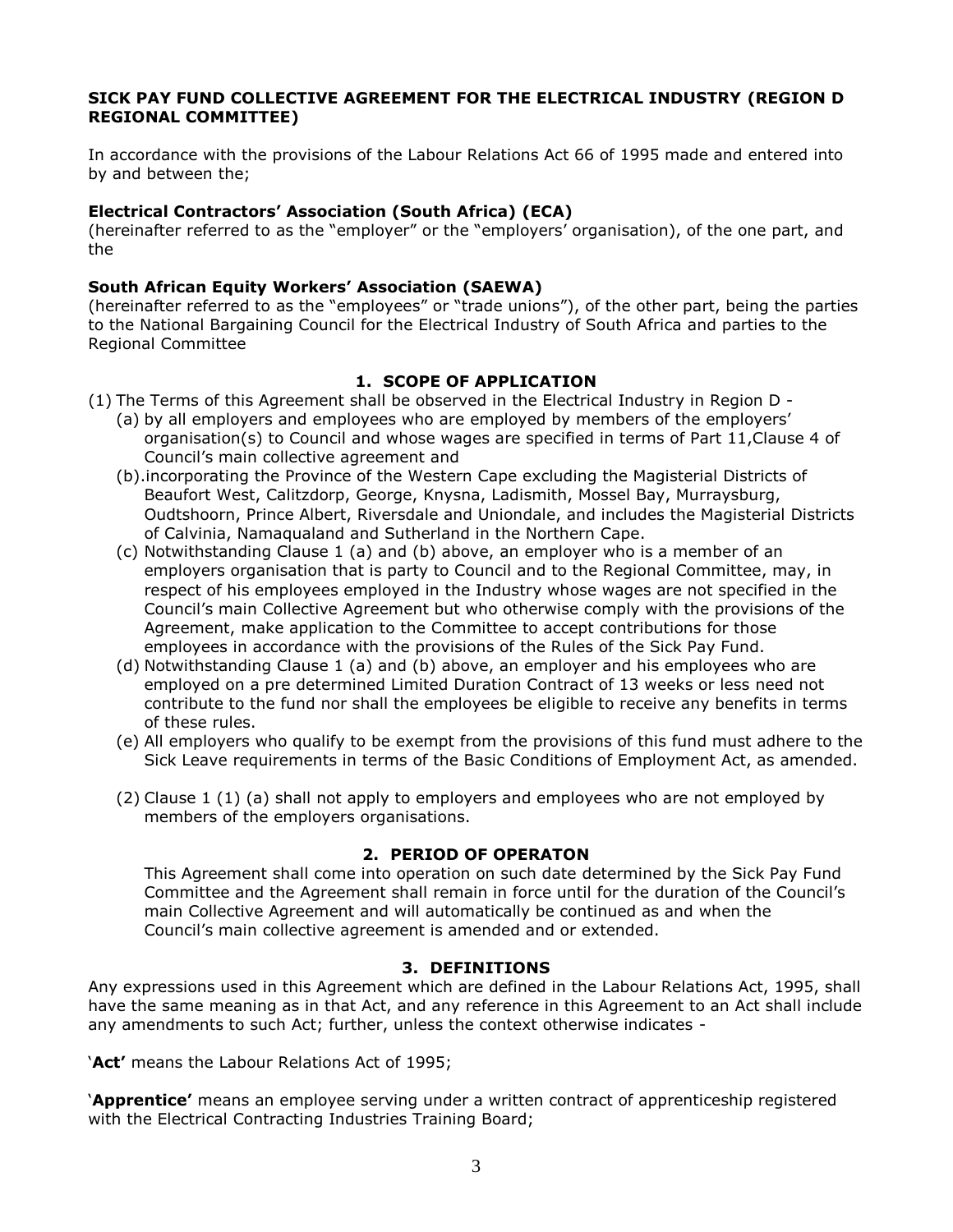"**Contribution'** means the amounts payable in terms of clause 4 of the rules;

"**Council**" means the National Bargaining Council for the Electrical Industry of South Africa

**'Electrical Industry'** or "**Industry'** means the industry in which employers and their employees are associated for any or all of the following:

- a. The design, preparation, erection, installation, repair and maintenance of all electrical equipment forming an integral and permanent part of buildings and / or structures, including any wiring, cable jointing and laying and electrical overhead line construction, and all other operations incidental thereto, whether the work is performed or the material prepared on the site of the buildings or structures or elsewhere;
- b. The design, preparation, erection, installation, repair and maintenance of all electrical equipment incidental to the purpose for which a building and / or structure is used, including any wiring, cable jointing and laying and electrical overhead line construction, and all other operations incidental thereto whether the work is performed or the material prepared on the site of the buildings or structures or elsewhere;
- c. The design, preparation, erection, installation, repair and maintenance of all electrical equipment incidental to the construction, alteration, repair and maintenance of buildings and / or structures, including any wiring, cable jointing and laying and electrical overhead line construction, and all other operations incidental thereto, whether the work is performed or the material prepared on the site of the buildings or structures or elsewhere;
- d. The design, preparation, erection, installation, repair and maintenance for all electrical equipment not covered by (a), (b) or (c) above including any wiring, cable jointing and laying and electrical overhead line construction, and all other operations incidental thereto whether the work is performed or the material prepared on the site of the buildings or structures or elsewhere;
- e. the installation and/or maintenance and/or repair and/or servicing of overhead lines and underground cables associated with domestic and/or industrial and/or commercial installations and/or street lighting, and
- f. the installation and/or maintenance and /or repair and/or servicing of electrical security fences and their ancillary equipment,
- g. the design, installation, repair and maintenance of CCTV, intercom, intruder detection, access control and data cable installations.

For the purpose of this definition "electrical equipment" includes –

- i. Electrical cables and overhead lines, and
- ii. Generators, motors, converters, switch and control gear (including relays, contactors, electrical instruments and equipment associated therewith), electrical lighting, heating, cooking refrigeration and cooling equipment, primary and secondary cells and batteries, transformers, furnace equipment, radio sets and allied electrical apparatus, signalling equipment and other equipment utilising the principles used in the operation of radio or electronic equipment;

And further, for the purpose of this definition design, preparation, erection, installation repair and maintenance shall not include:

- i. The manufacture and assembly by the manufacturer of the aforementioned electrical equipment and / or components thereof:
- ii. The wiring of or installation in motor vehicles of lighting, heating or other equipment or fixtures, whether permanent or otherwise;
- iii. The manufacture, repair and servicing of motor vehicle batteries;
- iv. The manufacture, repair and servicing of typewriters and office appliances;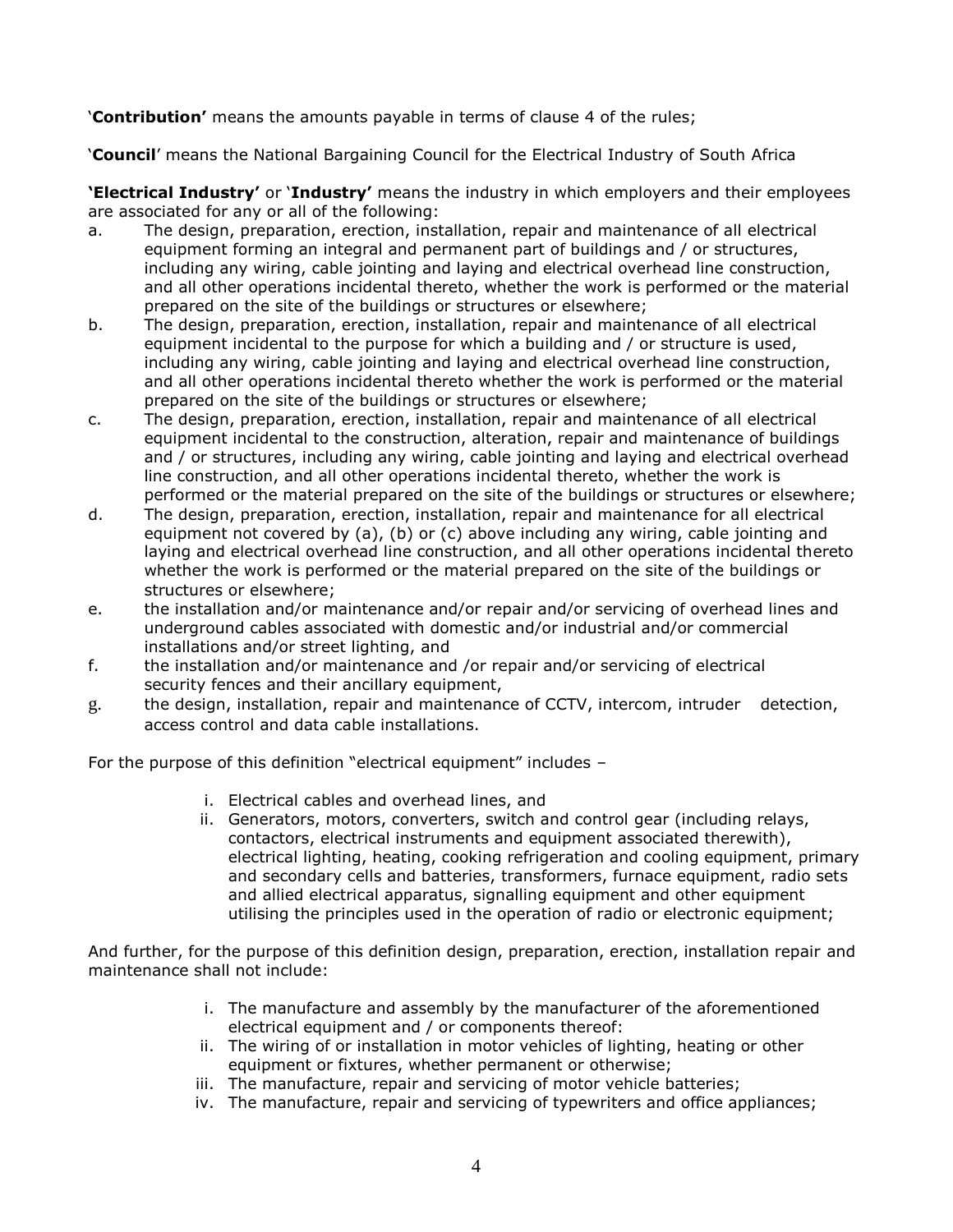v. The manufacture and / or assembly and / or repair and / or maintenance of lifts, hoists and escalators.

**'employee'** means any person employed by members of the employers organisations on any of the classes of work scheduled in this Agreement and includes a person employed under a contract of apprenticeship recognised by the Council;

"**Employer'** means any employer who employees or provides work for any person and remunerates or expressly or tacitly undertakes to remunerate him or who permits any person in any manner to assist him in the carrying on or conducting of this business, and shall include a temporary employment service as defined in the Act;

"**Establishment'** means the place where the employer normally carried on his business and where his wage records are kept;

"**Fund'** means the Sick Pay Fund of the Regional Committee

**Main Agreement'** means the Council's Main Agreement, as amended, extended or renewed, for the Electrical Contracting Industry;

**'Regional Committee'** means the Region D Regional Committee established by the Council.

"**Rules'** means the rules in force of the Fund as prescribed in terms of this Agreement.

**'Sick Pay Fund Committee'** means Region D Sick Pay Fund Committee appointed by the trade union and employer organisations which are parties to the Region D Regional Committee.

#### **4. CONTRIBUTIONS**

- (1) The Fund shall be administered by the Sick Pay Fund Committee in accordance with the rules which it may make from time to time for those purposes ("the Rules"), and all moneys of the Fund shall be administered, invested and paid out in accordance with the Sick Pay Fund Constitution. Copies of the Rules and Constitution shall be available for inspection at the offices of the Regional Committee of Council.
- (2) Every employer shall contribute to the Fund in respect of each week that an eligible employee remain in his employ inclusive of the leave period, an amount which shall be calculated at 0.6% of actual wages per month for each category of employee specified in the Main Agreement. The full weekly contribution is payable irrespective of amount of days worked.
- (3) The employer shall deduct half of the total contribution i.e. a equivalent amount of 0.6% of actual wages based on a normal week from the employee, for each working week inclusive of the leave period and add it to an equal amount payable by the employer and forward the total sum of 1.2% to the Regional Manager of the Regional Committee by not later than the  $15<sup>th</sup>$ day of each month in respect of the preceding month.

#### **5. BENEFITS**

An employee shall receive payment in the amount set out in the table below in respect of each working day, excluding public holidays, that he is absent (owing to illness) in an annual leave cycle of 365 calendar days:

| Category of employee        | <b>Working days</b><br>absent p.a. | Claimable amount                |
|-----------------------------|------------------------------------|---------------------------------|
| All categories as specified | $1^{st} - 10^{th}$                 | 100% of actual earnings up to a |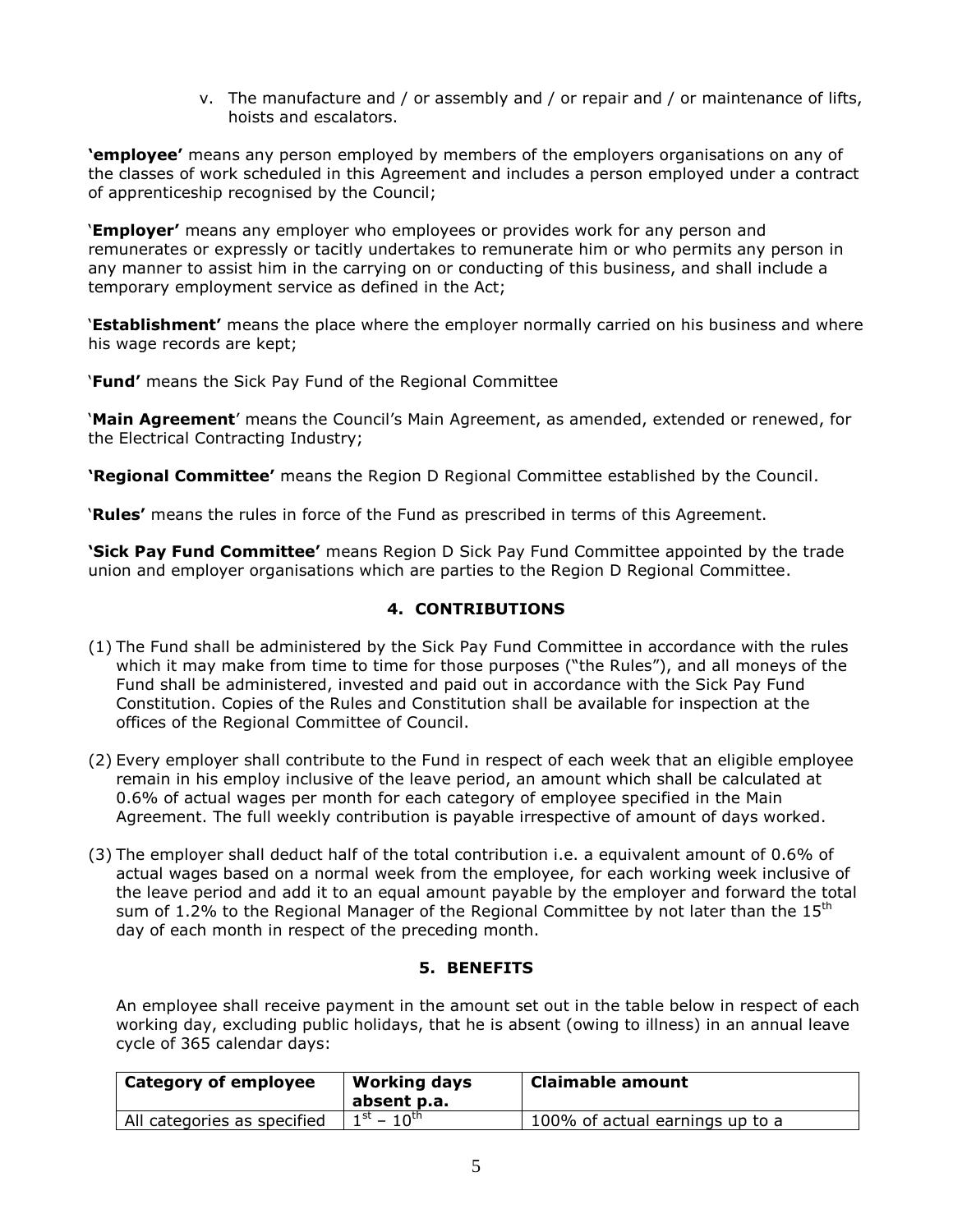| in the Main Collective<br>Agreement                                |                                    | maximum wage limit of R15 000.00 per<br>month                                    |
|--------------------------------------------------------------------|------------------------------------|----------------------------------------------------------------------------------|
| All categories as specified<br>in the Main Collective<br>Agreement | $11^{\text{th}} - 130^{\text{th}}$ | 33% of actual earnings up to a<br>maximum wage limit of R15 000.00 per<br>month. |

#### **6. GENERAL PROVISIONS RELATING TO THE PAYMENT OF CLAIMS**

#### (1) **Claims will paid in accordance with the above table provided -**

- a. a claim has been lodged on the form prescribed by the Sick Pay Fund Committee as agreed to and as amended form time to time and shall be accompanied by a detailed medical certificate from date of commencement of sick leave, and
- b. the claims have been lodged within 60 days of the first absence from employment on account of illness and,
- c. contributions are not in arrears
- d. that in respect of the first 10 qualifying working days per annum, that the employee is absent, the employer pays 100% of the employee"s normal wage to the employee less statutory deductions. (i.e. Pension / Provident, ECA Levies, SPF, Council Levies and tax) The employer then claims the wages back from the Regional Committee of Council by completing the necessary prescribed claim form, by attaching the relevant documentation and proof of payment to the employee. Both the employer and employee should complete the claim form.
- e. for the subsequent  $11 130$  qualifying days per annum, 33% of the normal wage is paid directly to the employee after the necessary claim form and relevant documentation has been completed by both the employer and employee.
- f. only original documentation is furnished to the Regional Committee of Council. No Faxes or copies will be accepted and each claim must be furnished bearing the official company stamp.
- g. that the claim will be paid from the date of consultation to and including the last working day immediately prior to the employee being declared fit for duty as stated on the medical practitioner"s certificate.
- h. that all claims are accompanied by authentic medical certificates regardless of the number of days absent.
- i. full Sick Pay Fund contributions have been paid to the Regional Committee of Council for the period of absence of the employee.
- j. all contributions, including Sick Pay Fund contributions in respect of all employees, have been paid up to date.
- k. that the claimable amount is up to a maximum wage limit of R15 000.00 per month.
- l. the claimant has been declared unfit for duty and booked off for a minimum of 1 working day by a registered medical practitioner.
- m. no sick pay benefits shall be payable in respect of paid public holidays specified in the Main Agreement for the industry, or in respect of any part of the paid holiday period for which an employee receives holiday pay. Where an employee works a part of the shift on the day he is first absent, it shall count as a day of absence due to sickness, and that part of the shift, which is to be regarded as a qualifying shift shall be paid for by the Fund.
- (2) It shall be regarded as sufficient payment of any claim if a cheque is dispatched by the Regional Committee of the Council, by post to the address provided on the claim form and if not so provided, to the last known address as reflected on Regional Committee"s data base and if any cheque so sent is not paid within 3 months of the date issue, the claim shall be forfeited for the benefit of the Fund: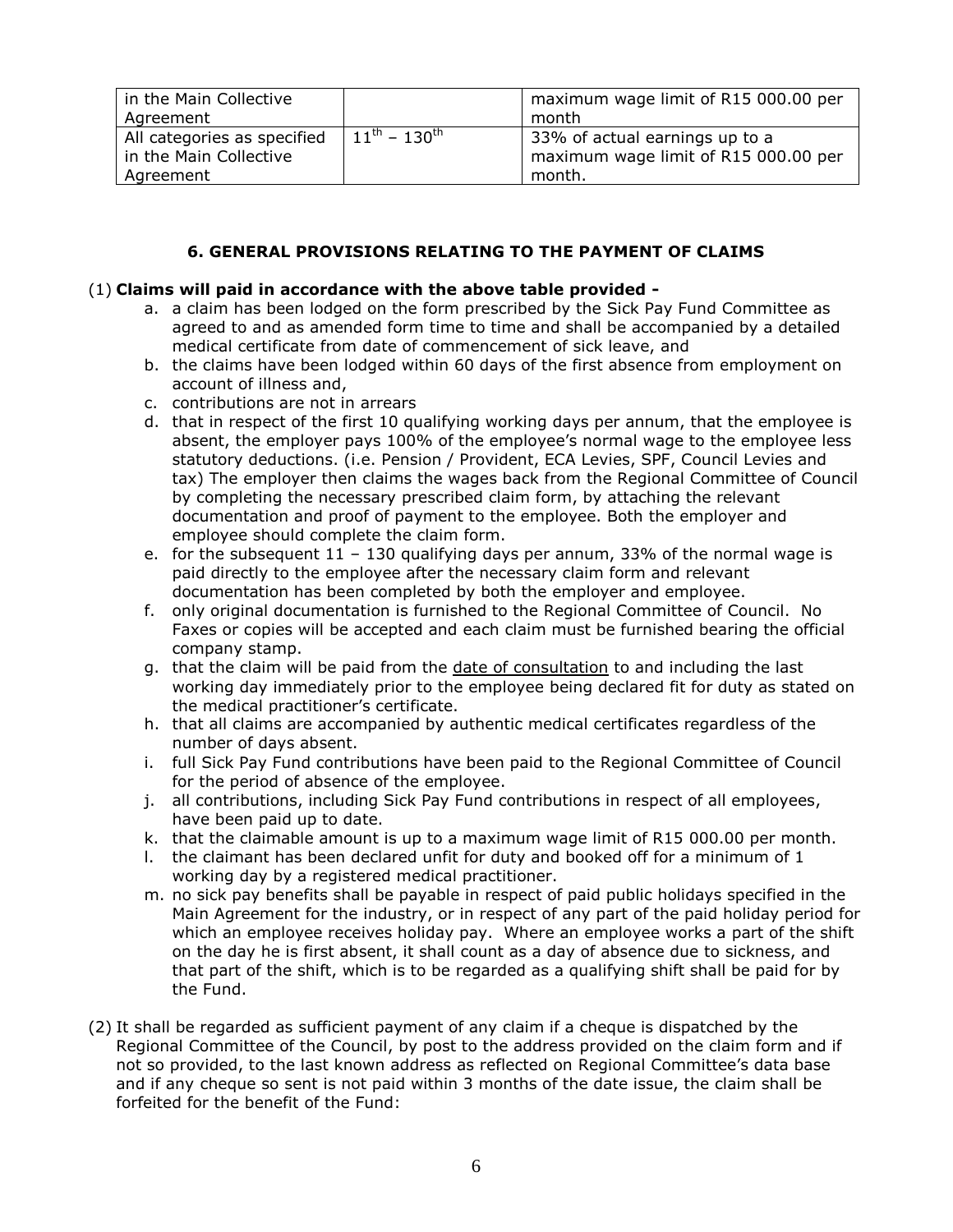It shall be regarded as sufficient payment of any claim if a payment is made electronically into the bank account provided and the Sick Pay Fund Committee shall not be held liable for errors beyond its control and due to incorrect banking details provided by the claimant: Provided that the Regional Sick Pay Fund Committee shall have power in its discretion to make an ex gratia payment in respect of any claim forfeited in terms of this clause.

#### (3) **An employee shall not be entitled to sick pay –**

- **a. until 13 consecutive weeks contributions have been made to the fund in respect of such employee: Provided that contributions interrupted by a period of unemployment or a change of employer shall be deemed to be consecutive;**
- b. for more that 130 days in any 365 day cycle, calculated from the first day in respect of which the employee is entitled to sick pay or until such time as the employee shall have completed a further 26 weeks of employment, and for purposes of this clause absences separated from each other by less than 130 days in a leave cycle shall be deemed to be continuous;
- c. if all Sick Pay Fund contributions in respect of all employees have not been paid up to date. Full Sick Pay Fund contributions must also be paid to the Regional Committee of Council for the period of absence of the employee.
- d. if an employee is absent from work owing to an accident or disease payable under the Compensation for Occupational Injuries and Diseases Act, 1993 except in respect of any period during which no compensation is payable in terms of that Act; Claims in respect of injuries on duty must be submitted to the Compensation Commissioner in terms of Clause 24 of the Main Agreement.
- e. if an employee"s absence from work is related to the use of alcohol or illegal drugs, or is incapacitated through sickness owing to own negligence or misconduct, insanity, mental disorders, neurosis or attempted suicide;
- f. if an employee fails to observe the instruction of a medical practitioner, or has in the opinion of that practitioner aggravated the condition or retarded recovery through his or her own actions;
- g. if an employee suffers from injury for which a third party is liable to pay or does pay compensation to him;
- h. while he or she undergoes treatment prescribed by any person other than a registered medical practitioner.
- i. if he or she fails to provide the Regional Committee with any relevant information which it may require;
- j. if he or she is found by the Sick Pay Fund Committee to be fit to resume employment or to be permanently disabled, in which event he or she shall cease to be entitled to sick pay from a date determined by the fund for this purpose; and
- k. if it is a female employee, in respect of absence from work due to pregnancy or confinements;
- l. if engaging in hunting, mountaineering or racing on wheels, professional sport, motorcycling other than motor-cycling to and from the employee's normal work;
- m. the performance of any unlawful act, service in the armed forces, flight or attempted flight in any aircraft except as a fare-paying passenger on a regular scheduled airline;
- n. for an injury inflicted by any military or usurped power, whether or not there has been a declaration of war, or due to riots or civil commotion or engaging in fighting;
- o. in respect of any deformity, chronic disease or other ailment from which he was suffering when he became a member of the Fund, or any illness directly connected with such ailment;
- p. any other activities not connected with his or her at any time when the amount to the credit of the Fund drops below R300 000.00 and until such time as the amount to the credit of the Fund exceeds R500 000.00.
- q. for claims submitted for absences for part of a day e.g. in the cases of medical treatment.